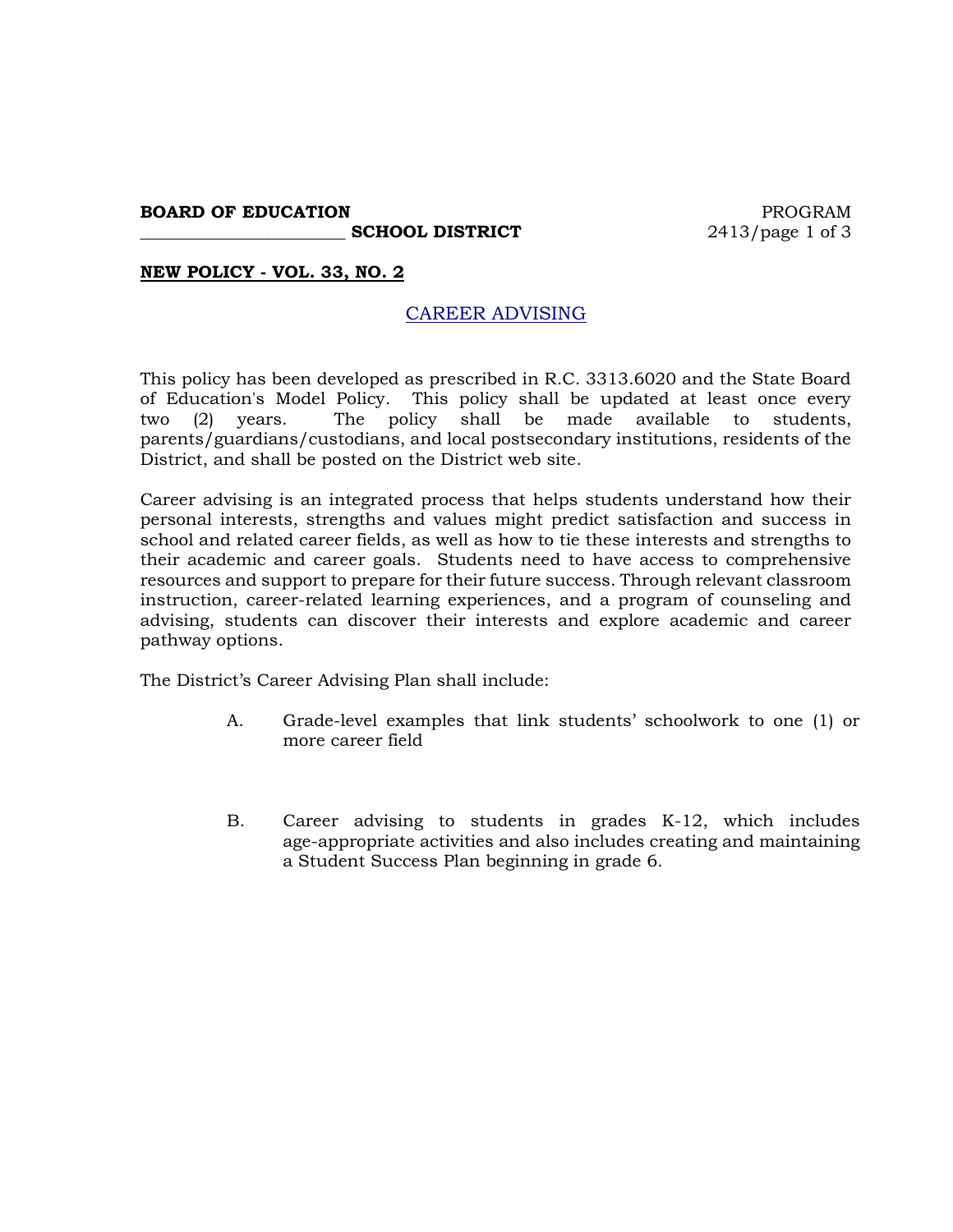## **BOARD OF EDUCATION** PROGRAM **\_\_\_\_\_\_\_\_\_\_\_\_\_\_\_\_\_\_\_\_\_\_\_\_ SCHOOL DISTRICT** 2413/page 2 of 3

C. Additional interventions and career advising for students who are identified as at risk of dropping out of school.

- D. Training for employees on how to advise students on career pathways, including training on advising students using the tools available in OhioMeansJobs K-12.
- E. Multiple academic and career pathways through high school that students may choose to earn a high school diploma, including opportunities to earn industry-recognized credentials and postsecondary course credit.
- F. Information on courses that can award students both traditional academic and career-technical credit.